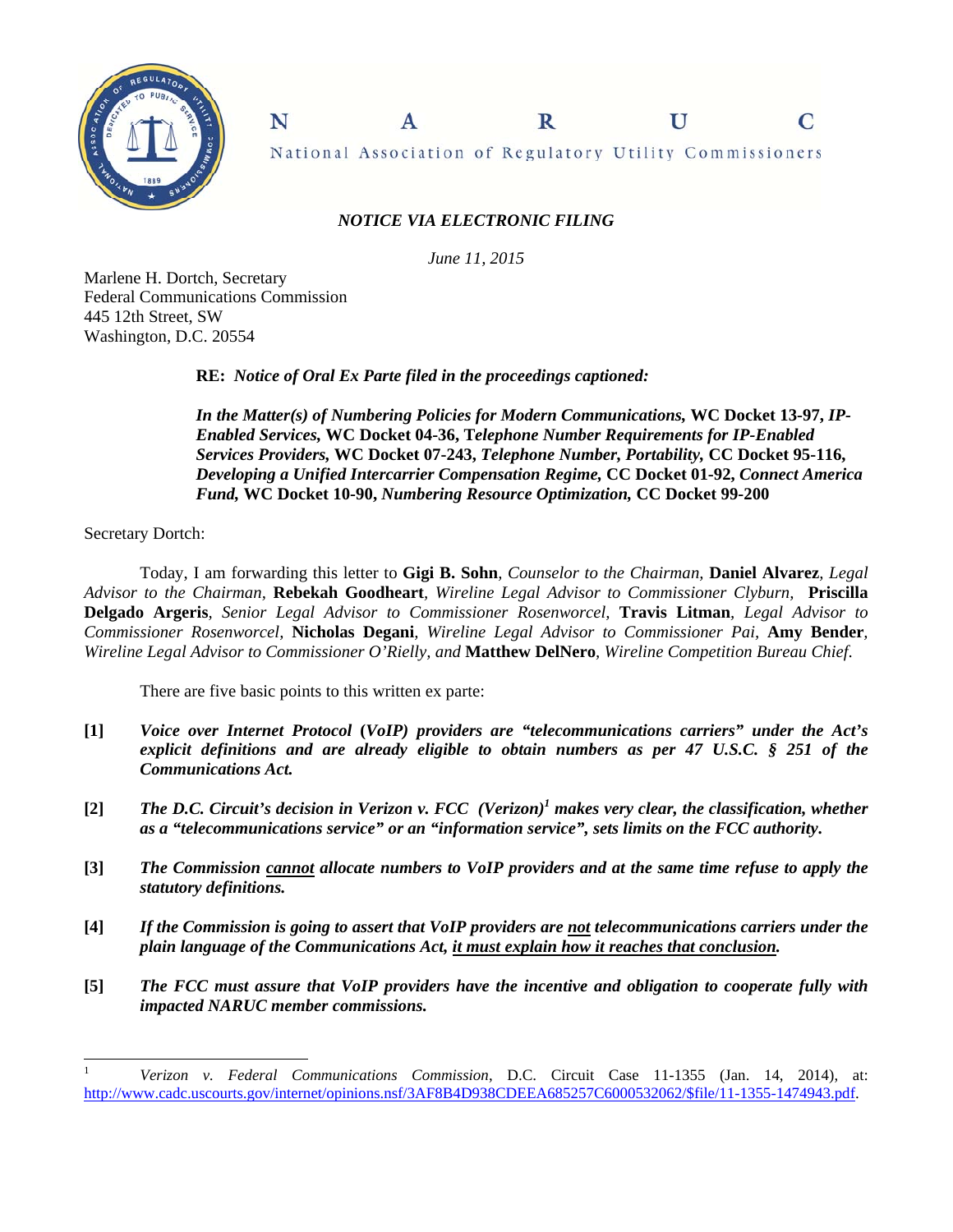As discussed, *infra,* any explanation of why it is granting numbers to VoIP providers that eschews classification will necessarily require the FCC to explain its actions against the backdrop of not only the *Verizon* decision cited, *supra*, but also the FCC's own analysis in the *Open Internet Order*,<sup>2</sup> at  $\P$  $\P$ 361–375, as well as the 10<sup>th</sup> Circuit's decision in *IN RE: FCC11-161*, 753 F.3d 1015, at 1048-1049 (10<sup>th</sup> Cir. 2014).

 For well over ten years, NARUC has been filing comments in this and related proceedings pointing out that VoIP providers continue to seek favored treatment via direct access to numbers without complying with ALL the obligations that their competitors face.

 From a policy perspective, it makes absolutely no sense for the FCC to continue to favor "one competitor over another – based on the technology used to provide a service."<sup>3</sup>

NARUC is not the only organization to come to this conclusion.

 $\overline{a}$ 

 Earlier in this docket, **AARP, Common Cause, Consumer Federation of America, Consumers Union, Free Press, Public Knowledge, the National Consumer Law Center** and the **National Association of State Consumer Advocates** joined **NARUC** in comments stating:

Assigning telephone numbers to providers who are not State-certificated telecommunications carriers undermines the Congressionally-established structure of the Telecom Act. State and Federal roles on consumer protection, interconnection, and number management are clearly defined in the Act specifically for "telecommunications carriers", which would be circumvented by lack of a defined legal authority over providers that have chosen not to be "telecommunications carriers." The signatories to this letter are concerned that signaling its intent to allow direct assignment of numbers to non-carriers would trigger a "Race To the Bottom" in the American communications market - where providers of all kinds race to self-define their regulatory status to obtain desired privileges or avoid unwanted burdens of regulations  $(e.g.$ number spoofing, harassing or fraudulent calling and the consumer complaints and enforcement that follow). $4$ 

<sup>2</sup> *In the Matter of Protecting and Promoting the Open Internet;* GN Docket No. 14-28; Report and Order on Remand, Declaratory Ruling, and Order (rel. Mar. 12, 2015) (*Open Internet Order*).

<sup>3</sup> See the June 1, 2012 *NARUC Notice of Oral Ex Parte filed in the proceedings captioned: In the Matter of Administration of the North American Numbering Plan,* CC Docket 99-200*; Corecomm-Voyager, Inc., Dialpad Communications, Inc., Enhanced Services d/b/a Pointone, Frontier Communications of America, Inc., Nuvio Corporation, Qwest Communications Corporation, RNK, Inc. d/b/a RNK Telecom, Inc., Unipoint, Voex, Inc., Vonage Holdings Corp., & Wiltel Communications, LLC Petitions for Limited Waiver of Section 52.15(G)(2)(I) of the Commission's Rules Regarding Access to Numbering Resources.* [DA 11-2074], available online at: http://apps.fcc.gov/ecfs/document/view?id=7021921482.

<sup>4</sup> See April 11, 2013 *Ex Parte Letter to Chairman Genachowski, Commissioner McDowell, Commissioner Clyburn, Commissioner Pai, and Commissioner Rosenworcel, from AARP, Common Cause, CFA, Free Press, Consumers Union, Public Knowledge, National Consumer Law Center, NASUCA and NARUC, addressing the Orders on Circulation in Docket CC No. 99-200 – "Vonage Waiver Petition" – in the proceedings captioned: In the Matter of Administration of the North American Numbering Plan, CC Docket 99-200; Corecomm-Voyager, Inc., Dialpad Communications, Inc., Enhanced Services d/b/a Pointone, Frontier Communications of America, Inc., Nuvio Corporation, Qwest Communications Corporation, RNK, Inc. d/b/a RNK Telecom, Inc., Unipoint, Voex, Inc., Vonage Holdings Corp., & Wiltel Communications, LLC Petitions for Limited Waiver of Section 52.15(G)(2)(I) of the Commission's Rules Regarding Access to Numbering Resources*, available online at: http://apps.fcc.gov/ecfs/document/view?id=7022269120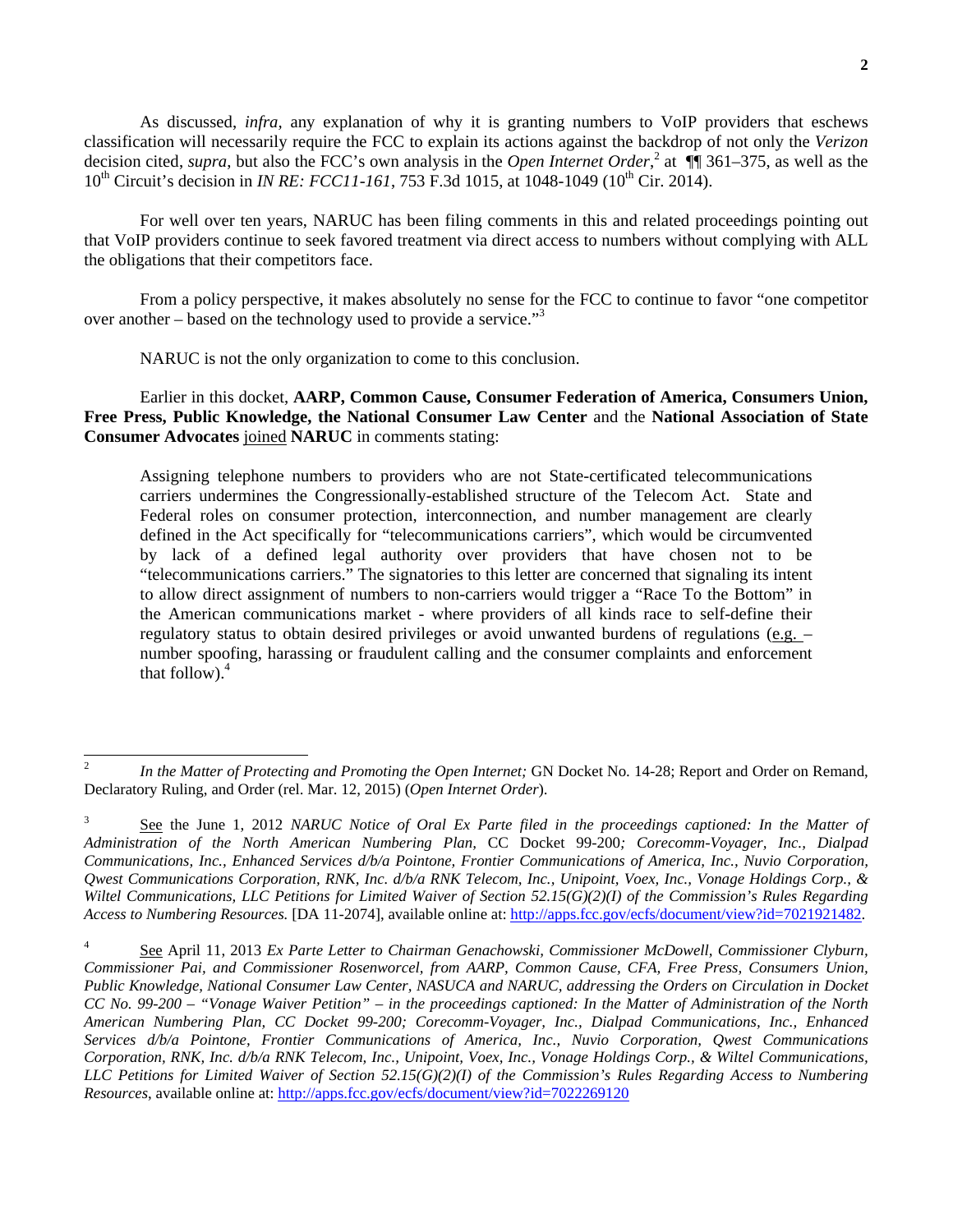NARUC comments have also pointed out at length that the express terms of the statute require VoIP services to be classified as telecommunications services.<sup>5</sup>

More recently, as the association outlined in this docket last year,<sup>6</sup> the D.C. Circuit's *Verizon* decision made clear, the classification, whether as a "telecommunications service" or an "information service", sets very real limits on the FCC authority. NARUC's March 4, 2014 comments point out that the FCC cannot provide numbering resources to entities that do not qualify as "telecommunications service" providers under the statute. The FCC's recent *Open Internet Order* unequivocally explicates VoIP's classification as a *telecommunications service*.

# *The FCC lacks authority to provide carriers that do not provide "telecommunications services" with direct access to numbering resources.*

The FCC's April 18, 2013 Order<sup>7</sup> ("*Numbering Order*") established a trial to allow unclassified noncarrier interconnected Voice over Internet Protocol ("VoIP") providers to obtain direct assignment of number resources. After the trial period, the Wireline Competition Bureau released a Report ("*Report*").<sup>8</sup> According to the *Report*: "[T]here may be some confusion regarding parties' rights and obligations with respect to porting and interconnection, but the Bureau believes that these matters could be addressed in pending rulemakings addressing these topics."<sup>9</sup> But the request to grant direct access to numbers to unclassified services is facially inconsistent with the scheme established by Congress in the Telecommunications Act. The *Report* assumes the FCC has authority to impose obligations on telecommunications carriers to port numbers to non-carriers, i.e., specifically VoIP services the Commission has explicitly stated in more than one order that it has deferred classification as telecommunications service providers.10 However, the *Verizon* Court indicates that the FCC lacks authority to

7 *In the Matter of Numbering Policies for Modern Communications,* Notice of Proposed Rulemaking, Order and Notice of Inquiry, WC Dkt. 13-97 *et al.* (rel. Apr. 18, 2013), at: http://apps.fcc.gov/ecfs/document/view?id=7022304844.

8 *Number Policies for Modern Communications*, Report, DA 14-118, WC Docket No. 13-97 *et al.* (rel. Jan. 31, 2014), available online at: http://apps.fcc.gov/ecfs/document/view?id=7521070329.

9 *Report,* ¶1. See also *Report at* ¶28 ("To the extent that porting and interconnection disputes arose, the Bureau believes that additional clarity and guidance can be given in pending rulemakings addressing those topics.")

 5 See, July 14, 2014 filed *Reply Comments on the VXCX High Definition Voice request for a Notice of Inquiry*, in GN Docket No. 13-5, at: http://www.naruc.org/Filings/14%200707%20NARUC%20VCFX%20HC%20Reply%20comments.pdf. See July 17, 2013 *NARUC Notice of Oral Ex Parte filed In the Matter(s) of Wireless E911 Location Accuracy Requirements*, PS Docket 07-114; *PSHSB Inquiry Into Circumstances of Major 911 Outage Centered in Washington State April 9-10, 2014*, PS Docket 14-72, *Protecting and Promoting the Open Internet*, GN Docket 14-28; *VCXC Petition for Notice of Inquiry on the Migration to HD Voice*, GN Docket 13-5, available online at: http://apps.fcc.gov/ecfs/comment/view?id=6018211438. NARUC respectfully requests that both comments, and the arguments they contain, be incorporated by reference in the docket of this proceeding.

<sup>6</sup> See, March 4, 2014 *Comments of the National Association of Regulatory Utility Commissioners on the Report on the Six-Month Trial of Direct Assignment of Number Resources to Interconnected Voice Over Internet Protocol Providers*, online at: http://apps.fcc.gov/ecfs/document/view?id=7521088290 and filed: *In the Matter(s) of Numbering Policies for Modern Communications*, WC Docket No. 13-97, *IP-Enabled Services*, WC Docket No. 04-36); *Telephone Number Requirements for IP-Enabled Services Providers*, WC Docket No. 07-243; *Telephone Number Portability*, CC Docket No. 95-116; *Developing a Unified Intercarrier Compensation Regime*, CC Docket No. 01-92; *Connect America Fund*, WC Docket No. 10-90; *Numbering Resource Optimization*, CC Docket No. 99-200.

<sup>&</sup>lt;sup>10</sup> The *Report, at*  $\Pi$ 14, justifies the porting obligations imposed on telecommunications carriers by saying that "carriers" have been required to port numbers to VoIP providers" before. The 2007 *VoIP Number Portability Order* is distinguishable on several grounds, including that it only requires carriers to port to other carrier partners, and it includes an explicit statement that only carriers can be directly assigned telephone numbers. See, e.g., *Ex Parte Letter from James C. Falvey,*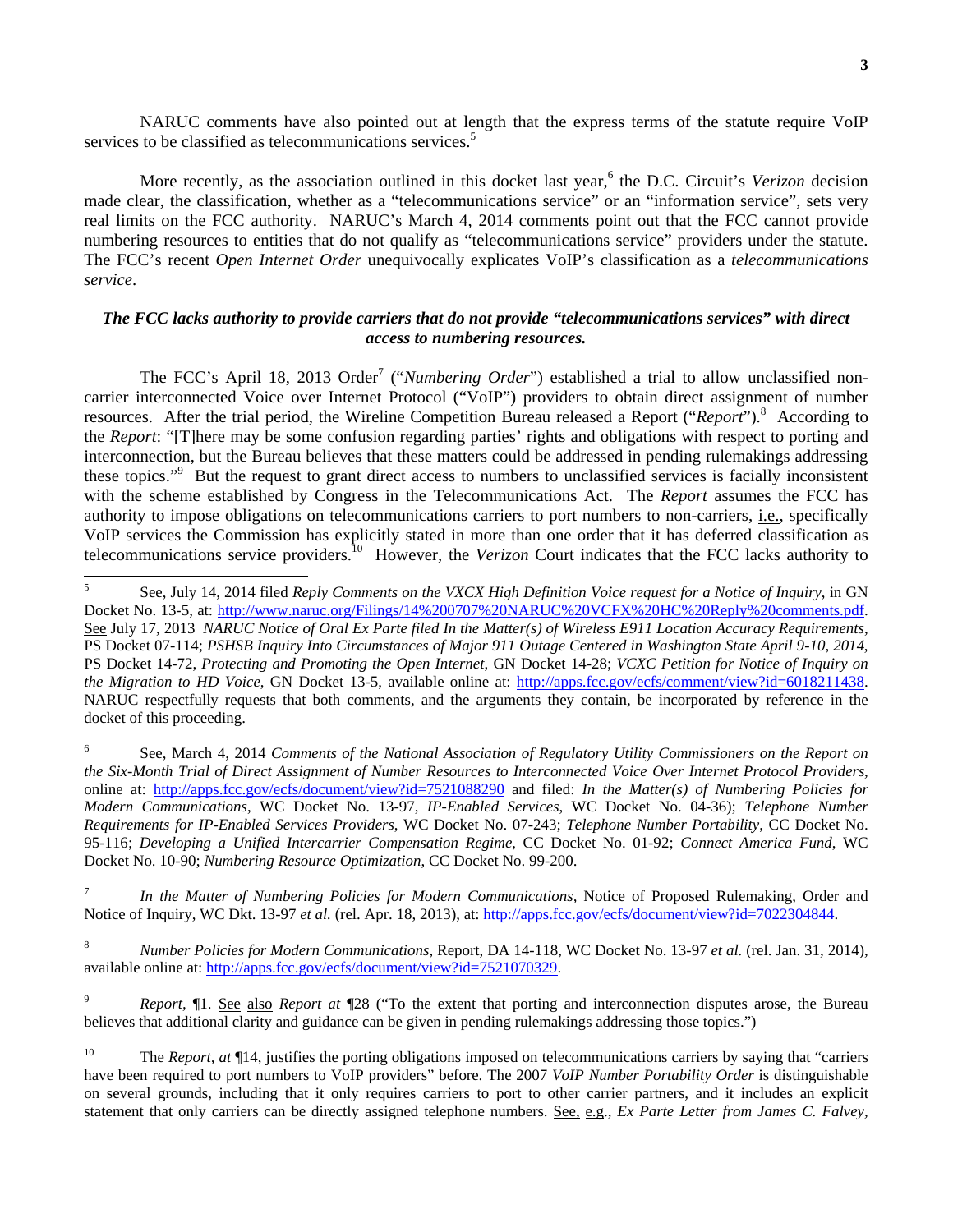extend the benefits and obligations of number portability to providers that are not telecommunications carriers and do not offer telecommunications services.11 In 47 U.S.C §153(37), Congress only requires "telecommunications carriers" to port numbers – and then - only to other "telecommunications carriers."<sup>12</sup> "Information service" providers, the classification most often erroneously claimed by VoIP providers, were given no such obligations.<sup>13</sup> Consistent with this statutory framework, the obligation to pay for the cost of number portability is also assigned only to "telecommunications carriers" pursuant to section  $251(e)(2)$ <sup>14</sup>

The definitions of "number portability" and "telecommunications carrier" confirm Congress' scheme. "Number portability" means "the ability of users of telecommunications services to retain, at the same location, existing telecommunications numbers without impairment of quality, reliability, or convenience *when switching from one telecommunications carrier to another*."15

*Counsel for CLEC Coalition, to Marlene H. Dortch, Secretary, Federal Communications Commission*, CC Docket No. 99- 200, at 2-8 (May 24, 2012) ("*May 24 CLEC Coalition Ex Parte*"), available online at: http://apps.fcc.gov/ecfs/document/view?id=7021920082. The FCC cannot bootstrap authority from prior orders to create an industry-wide framework that is explicitly precluded by express statutory language. Cf. *Verizon*, at 45.

<sup>11</sup> Moreover, perceptions, whether accurate or not, about any deficits in State jurisdiction caused by the Commission's decision to avoid classifying such services could well undermine number conservation authority the FCC has always delegated to States.

<sup>12</sup> 47 U.S.C. §153(37). In the same vein, Section 251 establishes three levels of very specific and distinct obligations for telecommunications carriers  $(\S 251(a))$ , local exchange carriers  $(\S 251(b))$ , and incumbent local exchange carriers (§251(c)). 47 U.S.C. §251.

13 The definition of "*telecommunications services*" is a functional definition that is focused narrowly on the characteristics of the service provided-NOT the technology used to provide the service. Indeed, there is no reference to technology in these key definitions. In so doing, the definitions in the statute take a technology-neutral approach to defining services. The FCC, in implementing those definitions, has not. It is hard to argue that any business that provides real time point-to-point voice services, for a fee, to the public is NOT a "telecommunications service" carrier. The 1996 Act defines the term "telecommunications service" as "the offering of telecommunications for a fee directly to the public, or to such classes of users as to be effectively available directly to the public, regardless of the facilities used," and defines "telecommunications" as "the transmission, between or among points specified by the user, of information of the user's choosing, without change in the form or content of the information as sent and received." Currently, real-time voice service, provided for a fee "directly to the public," is a "telecommunications service" because it is "the transmission, between or among points specified by the user, of information" . . . in this case – the user's voice . . . "of the user's choosing, without change in the form or content of the information as sent and received." The 1996 Act makes no distinction based on whether the provider was previously in another related business regulated under another "silo" (e.g., cable) or uses a different packetbased technology/communications protocol, i.e., I.P. vs. time division multiplexing (or TDM), to deliver the voice service. And yet for years, the agency has been unable, under different administrations, to provide needed certainty by classifying voice services, provided using VoIP, as either a "telecommunications service" or an "information service." The result has been regulatory arbitrage that undermined the intercarrier compensation system and is the *raison d'être* for the call completion problems that continue to plague rural constituents. It is important to understand that the Act does not treat "information services" as a distinct category. Rather, Congress explicitly made it a residual catchall for things that are not "telecommunications services." Specifically, the Act says that term means: "the offering of a capability for generating, acquiring, storing, transforming, processing, retrieving, utilizing, or making available information via telecommunications, and includes electronic publishing, *but does not include any use of any such capability for the management, control, or operation of a telecommunications system or the management of a telecommunications service*." 47 U.S.C. §153(20) (emphasis added), January 31, 2013 *Comments of the National Association of Regulatory Utility Commissioners on House Energy and Commerce Committee White Paper "Modernizing the Communications Network*, at page 4, online at: http://www.naruc.org/Testimony/140131NARUCFINALcommentstoHouseEC96whitepaper10457pm.pdf.

 $^{14}$  47 U.S.C. §251(e)(2).

 $\overline{a}$ 

 $^{15}$  47 U.S.C. §153(37).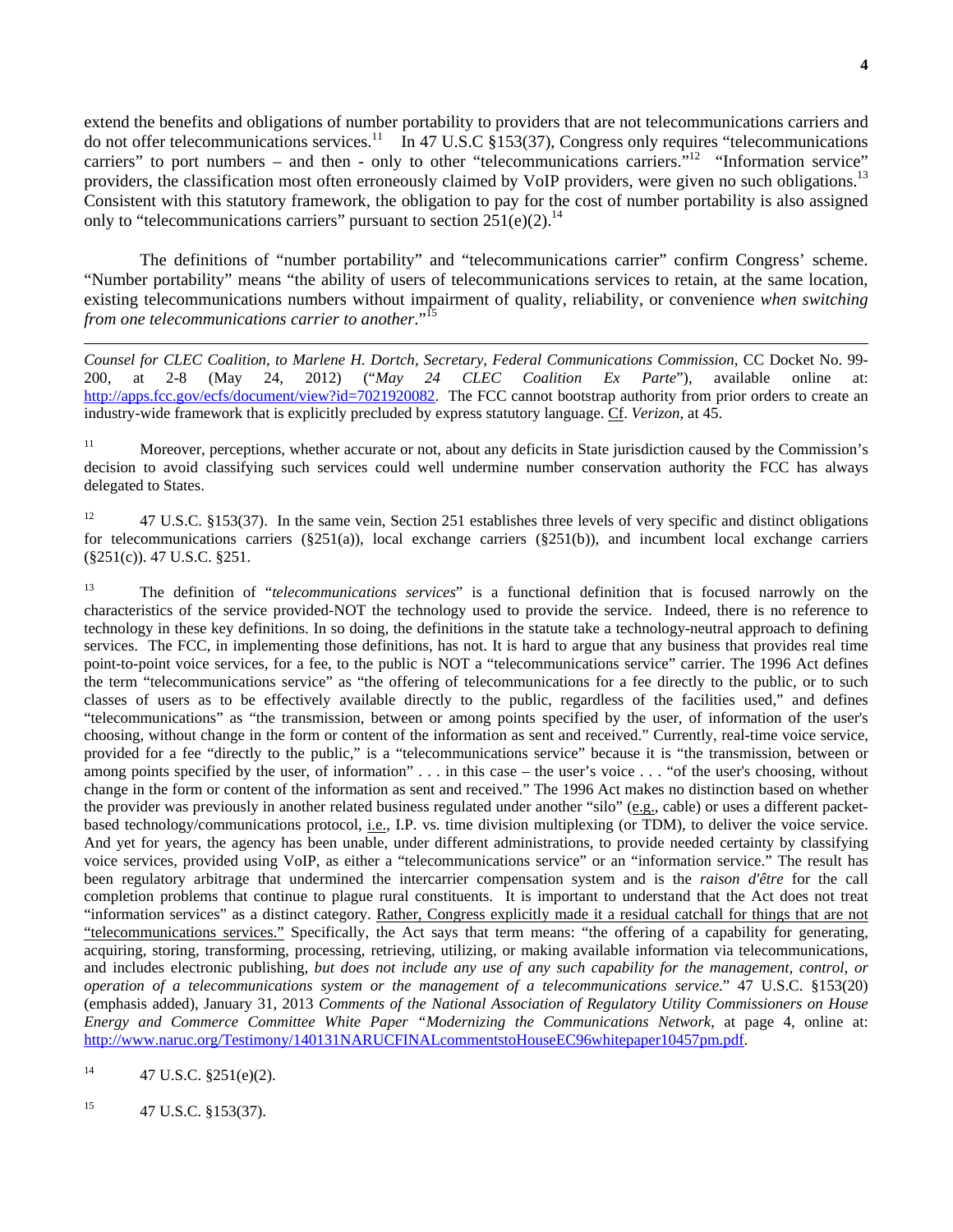And, "telecommunications carrier" can only be, as per the dictates of section 153(51), a provider of "telecommunications services."16 Section 153(51) also specifies that "[a] telecommunications carrier shall be treated as a common carrier under this chapter only to the extent that it is engaged in providing telecommunications services . . . ."<sup>17</sup> Number portability is limited to permitting users of "telecommunications" services" to retain existing numbers "when switching from one telecommunications carrier to another."<sup>18</sup> Congress simply did not extend the duty to provide number portability to or to port to providers that are not "telecommunications carriers."19

 The definition of telecommunications carrier reinforces this point: "A telecommunications carrier shall be treated as a common carrier under this chapter only to the extent that it is engaged in providing telecommunications services . . . ." 47 U.S.C. §153(51) (emphasis added). Clearly, number portability is limited to porting numbers to *telecommunications carriers* that offer *telecommunications services*. 20

 Moreover, the FCC is not free to rely upon more general authority granted elsewhere to impose obligations flatly inconsistent with very specific statutory provisions on numbering obligations. An agency's interpretation of a statute is not entitled to deference when it goes beyond the meaning the statute can bear.<sup>21</sup> The Commission is limited to implementing the statutory regime clearly dictated and delineated by Congress. *Id.* (rejecting "the introduction of a whole new regime of regulation (or of free-market competition), which . . . is not the one that Congress established.")

 The D.C. Circuit's *Verizon* case rejected the FCC's reliance on general Section 706 authority to impose common carrier regulation specifically precluded by section 153(51), finding the FCC cannot utilize its section 706 authority:

in a manner that contravenes any specific prohibition contained in the Communications Act. *See Open Internet Order*, 25 F.C.C.R. at 17969 ¶119 (reiterating the Commission's disavowal of 'a reading of Section 706(a) that would allow the agency to trump specific mandates of the Communications Act.'); *see also D. Ginsberg & Sons, Inc. v. Popkin*, 285 U.S. 204, 208 (1932) ("General language of a statutory provision, although broad enough to include it, will not be held to apply to a matter specifically dealt with in another part of the same enactment." $) \ldots$ . the

 $\overline{a}$ 

18 47 U.S.C.§153(37). See also *May 24 CLEC Coalition Ex Parte*.

<sup>19</sup> 47 U.S.C. §153(37). When Congress intended the Commission to have the authority to expand a right or obligation to providers that were *not* telecommunications carriers, the statute provided that flexibility. See, e.g., 47 U.S.C. §254(d) (emphasis added) ("Any other *provider* of interstate telecommunications may be required to contribute . . . .").

<sup>20</sup> There really is no other way to read these provisions. However, read this way allows some to argue that States lack jurisdiction over the underlying service as a matter of federal law. To the extent any court accepts that reading, Section  $601(c)(1)$  of the act specifies that where a provision can be read in more than one way, it must be construed to avoid preemption.

21 *MCI Telecomm'ns Corp. v. AT&T*, 512 U.S. 218, 229, 114 S.Ct. 2223, 2231 (1994) (citing *Pittston Coal Group v. Sebben,* 488 U.S. 105, 113, 102 L. Ed. 2d 408, 109 S. Ct. 414 (1988); *Chevron U.S.A. Inc. v. Natural Resources Defense Council, Inc.,* 467 U.S. 837, 842-843 (1984)).

 $^{16}$  47 U.S.C. §153(51).

 $17 \t47 \tU.S.C. \t§ 153(51).$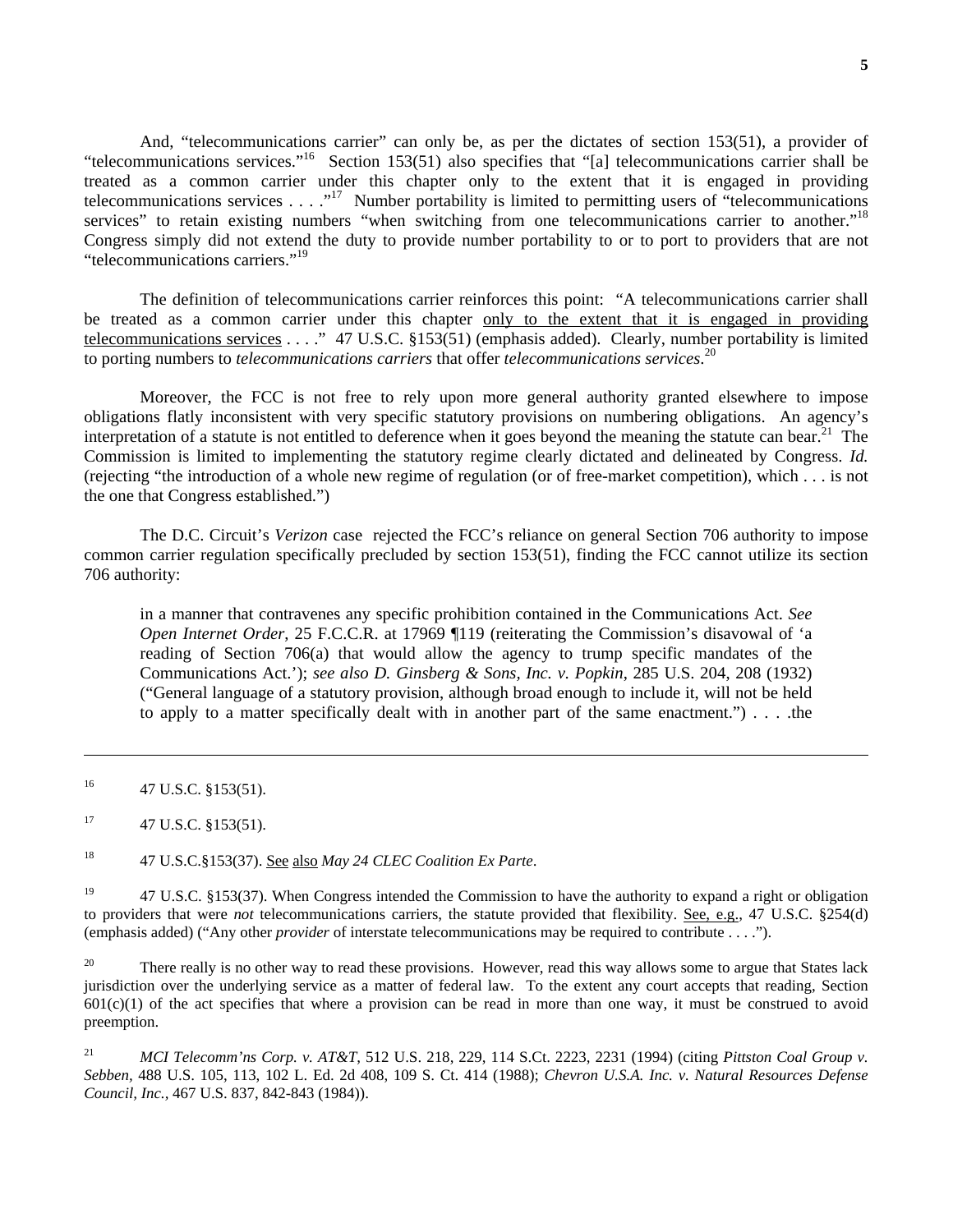Commission would violate the Communications Act were it to regulate broadband providers as common carriers $^{22}$ 

Similarly, the FCC is precluded from relying on broader sources of authority to ignore or override the definition of number portability in section 153(37). By requiring the porting of numbers to providers that the Commission has not classified as telecommunications carriers (and that provide services that the Commission has not classified as telecommunications services), "such treatment would run afoul of section 153(51),"<sup>23</sup> and also of section 153(37), which limits number portability to transfers from one carrier to another.

The *Numbering Order* offers three statutory bases for direct assignment of number resources to noncarriers*. In the context of a "trial," these rationales were not ripe for review.* That is not the case for any final order. The FCC cannot rely on those broader grants of authority to implement a scheme that distorts the specific dictates of sections 251(b), 251(e), 153(37), and 153(51) of the Act.<sup>24</sup>

 The *Numbering Order* first relies upon the FCC's broad authority to administer numbers under section  $251(e)(1)$ . However, this authority must be read in conjunction with section  $251(e)(2)$ , which requires that the costs of both number administration and number portability be borne by "all telecommunications carriers," as well as the definitions listed *supra*. It is clear from the face of the statute, that numbers were intended to be assigned only to telecommunications carriers – not information service providers. The broader power to administer numbers cannot be applied in a way that conflicts directly with the more specific requirements and duties specified in, *inter alia*, sections 251(b), 251(e), 153(37) and 153(51).<sup>25</sup>

 The *Numbering Order* also relies on the FCC's ancillary authority under Title I to impose numbering obligations on both telecommunications carriers and interconnected VoIP providers.<sup>26</sup> Section  $4(i)$  provides that the FCC may "perform any and all acts, make such rules and regulations, and issue such orders, not inconsistent with this chapter, as may be necessary in the execution of its functions."<sup>27</sup> As noted, the requirements imposed are in fact "inconsistent with this chapter" and are therefore not within the Commission's ancillary authority. To argue, as the Commission has, that its new numbering scheme is "reasonably ancillary to the Commission's performance of . . . statutory duties . . . under sections 251 . . . of the Act," is a *non sequitur*. 28 That proposed new scheme is flatly inconsistent with section 251 which only applies obligations on and confers rights to telecommunications carriers.

- <sup>27</sup> 47 U.S.C. §154(i).
- 28 *Numbering Order,* ¶85.

 $22\,$ 22 *Verizon v. FCC, mimeo* at 45.

 $\frac{13}{\underline{10}}$ .

<sup>&</sup>lt;sup>24</sup> *Verizon v. FCC* at 45. The obligations of number portability apply only to those classified as "telecommunications" carriers," and the right to receive a number port is only conferred on "telecommunications carriers," and only in connection with "telecommunications services." 47 U.S.C. §153(37). In addition, a carrier can *only* be treated as a common carrier to the extent it is engaged in providing "telecommunications services." 47 U.S.C. §153(51). These provisions make no mention of imposing requirements or conferring rights on providers and services in regulatory limbo.

<sup>25</sup> *Verizon v. FCC* at 45.

<sup>26</sup> *Numbering Order*, ¶85.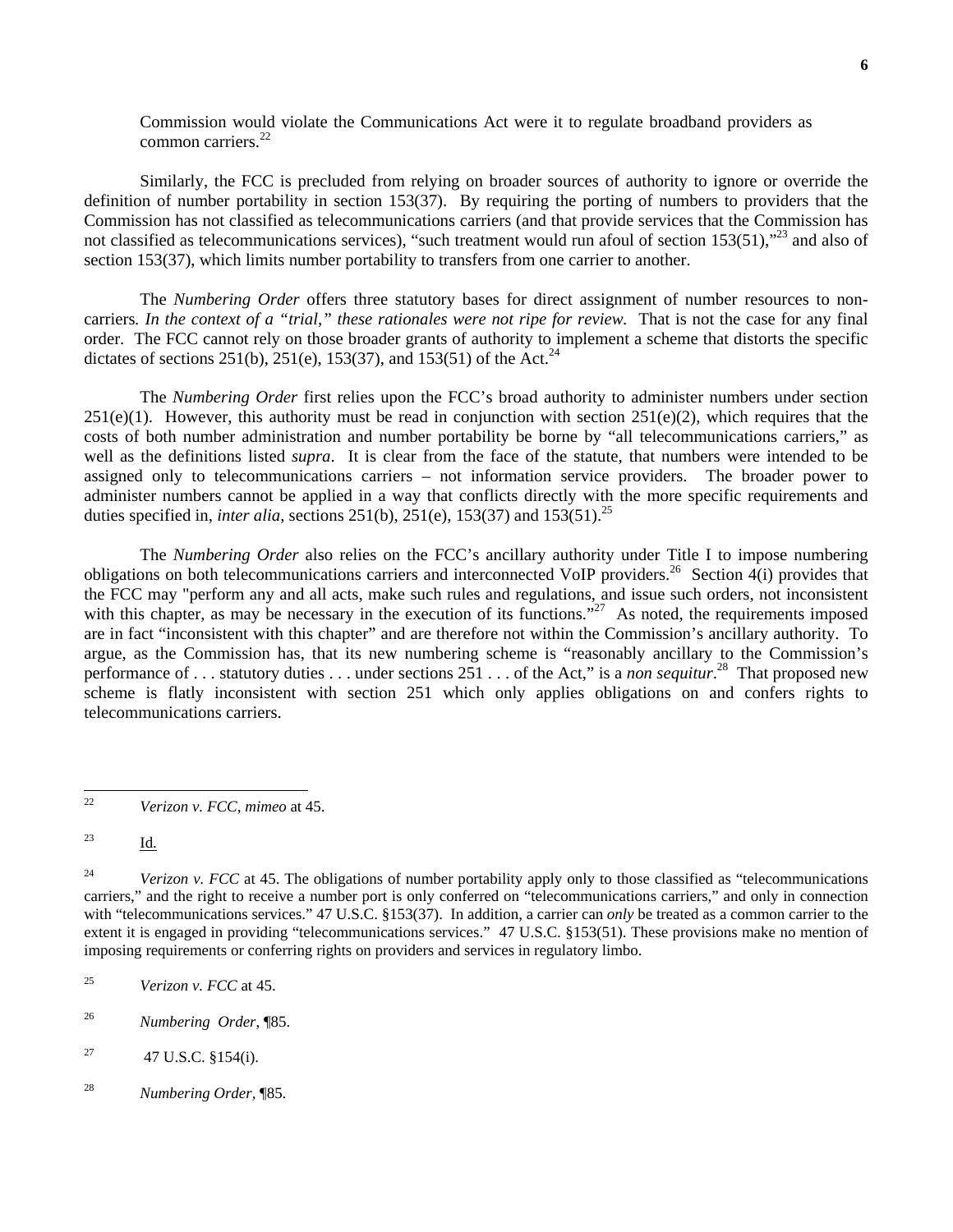Finally, the Commission has relied on Section 706(a) of the Act to advance its new numbering scheme. This is precisely the argument that the D.C. Circuit in *Verizon* rejected: the Commission cannot rely on the broader authority of Section 706(a) to contravene the more specific mandates of sections 251(b), 251(e), 153(37), and  $153(51).^{29}$ 

#### *The FCC's Net Neutrality Order eliminates any argument that VoIP offered to the public for a fee is not a Telecommunications Service30*

The FCC analysis of broadband Internet access service in the *Open Internet Order*<sup>31</sup> eliminates any argument that VoIP is not a *telecommunications service*. While the order attempts to limit its determination to broadband Internet access service, there are no factual differences or flexibility in the statutory scheme that allows the Commission to do so.

 In finding broadband Internet access service (*BIAS*) is a *telecommunications service*, the FCC examined in detail the exact arguments that have heretofore been used to *claim* that VoIP is not a telecommunications service.

#### Specifically, the FCC

- states unequivocally "IP conversion functionality is akin to traditional adjunct to basic services, which fall under the telecommunications systems management exception;"<sup>32</sup>
- examines carefully the use of DNS and caching and determines that both fall within the telecommunications systems management exception and are not inextricably intertwined with telecommunications;<sup>33</sup>

31 *In the Matter of Protecting and Promoting the Open Internet;* GN Docket No. 14-28; Report and Order on Remand, Declaratory Ruling, and Order (rel. Mar. 12, 2015) (*Open Internet Order*).

<sup>32</sup> *Open Internet Order* at ¶ 375. The phrase "telecommunications systems management exception" refers to the Congressional exclusion of information processing and storage used for certain purposes from the definition of "information service". *Id.* at n. 974.

<sup>33</sup> *Id.* at  $\P$  366 – 371 (DNS) and  $\P$  372 (caching).

<sup>29</sup> 29 *Verizon v. FCC* at 45.

<sup>&</sup>lt;sup>30</sup> Indeed, as NARUC has pointed out elsewhere, the 10<sup>th</sup> Circuit effectively confirmed *prior to the reclassification of broadband earlier this year*, that the FCC, by permitting carriers providing only broadband and IP-based voice services access to federal universal service funds, funds only available under 47 U.S.C. § 214 to carriers providing telecommunications services, categorized VoIP services as telecommunications services. See attached AMICUS CURIAE BRIEF OF THE NATIONAL ASSOCIATION OF REGULATORY UTILITY COMMISSIONERS IN SUPPORT OF THE MICHIGAN PUBLIC SERVICE COMMISSION, filed August 19, 2014, in *Michigan Bell Telephone Company, et al. v. John D Quackenbush, Greg R. White, and Sally A. Talbert*, Case No. 1:14-cv-00416 United States District Court, Western District of Michigan, at pages 8-13. Note also the arguments at 8-13 that the Act's function approach requires fee-based real time voice services to be classified as telecommunications services. A copy of this brief was filed as a separate attachment to this written ex parte. However, as a convenience to online readers, it is also available online at this link: http://www.naruc.org/Filings/18%200819%20Michigan%20IP%20Interconnection%20NARUC%20Amicus%20Brief%20fin al%20final.pdf.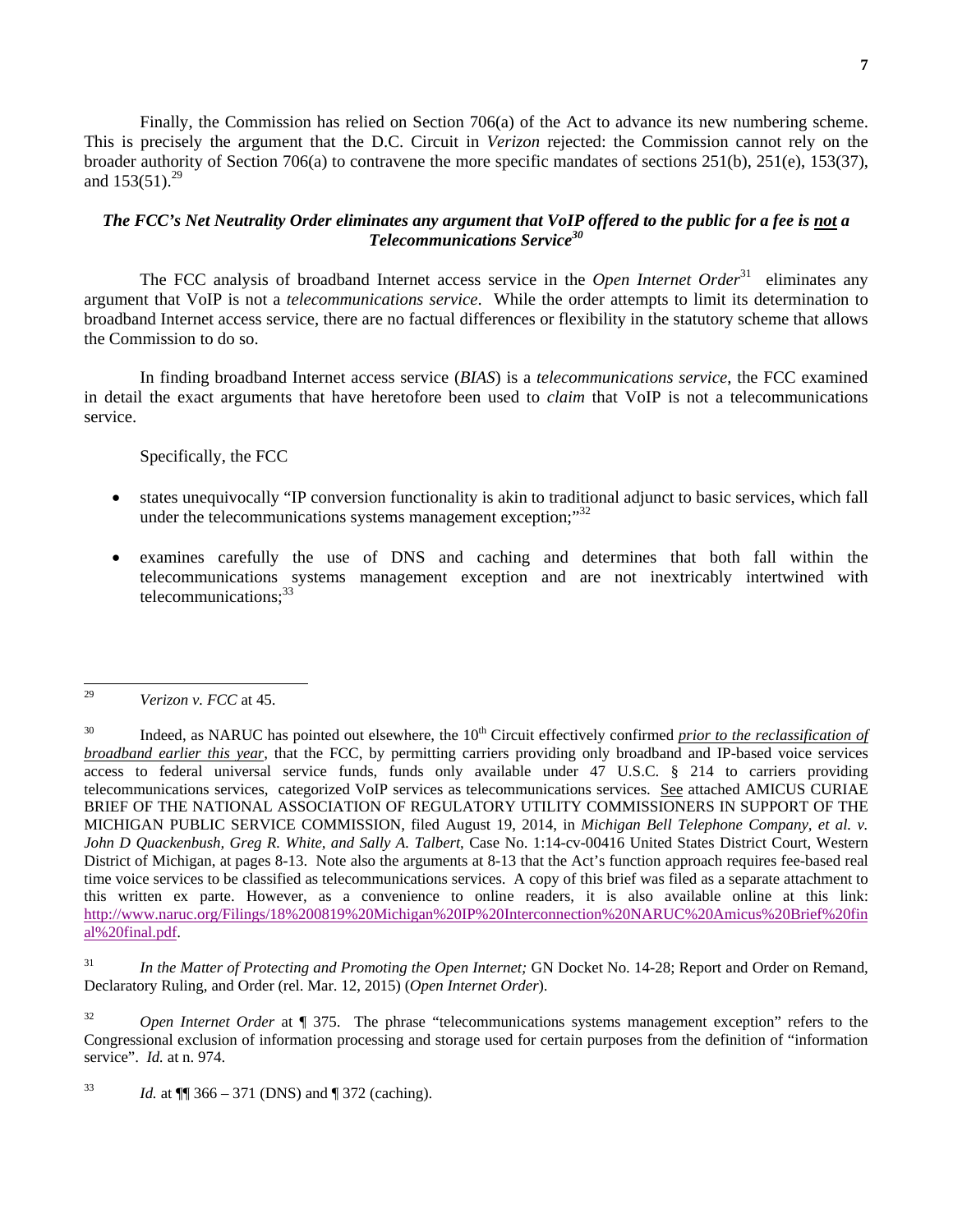- specifically finds it is not necessary for users to know the geographic location of the end points of the communication and that the addition of packet headers to enable transmission does nothing to alter the form or content of the user's information; $34$
- rejects arguments that "Internet-based services" cannot be "adjunct-to-basic services" that the FCC has a long history of including under the telecommunications system management exception.<sup>35</sup>

 Far more than the FCC's reclassified BIAS service, fee-based VoIP services are the archetype telecommunications service. The primary service provided by VoIP is real-time voice communications between two parties. It is the functional equivalent of telephone service that has been regulated as a common carrier service since the Communications Act was first adopted in 1934 and as a "telecommunications service" since that definition (which is itself "functional" and does not reference any technology) was added by Congress in the Telecommunications Act of 1996. Both broadband Internet access service and VoIP are terms that have been defined by the Commission without reference to the statutory terms adopted by Congress in the Communications Act.  $36$ 

The Commission has been using these administratively crafted definitions to avoid applying the statutory definitions, but the courts have long been clear that they are not at liberty to do so. A 1976 D.C. Circuit decision, cited repeatedly in the *Open Internet Order*, specifies:

[W]e reject those parts of the Orders which imply an unfettered discretion in the Commission to confer or not confer common carrier status on a given entity, depending on the regulatory goals it seeks to achieve… A particular system is a common carrier by virtue of its functions, rather than because it is declared to be so. Thus we affirm the Commission's classification not because it has any significant discretion in determining who is a common carrier, but because we find nothing in the record or the common carrier definition to cast doubt on its conclusions that SMRS are not common carriers. If practice and experience show the SMRS to be common carriers, then the Commission must determine its responsibilities from the language of the Title II common carrier provisions.<sup>37</sup>

There is nothing in the statutory definitions of "telecommunications, "telecommunications service" or "telecommunications carrier" in the Communications Act that grants or implies that the Commission has discretion to apply or not apply those definitions. In fact, the definition of "telecommunications carrier" directly addresses the issue by stating that the term means "any provider of telecommunications services, except that such term does not include aggregators of telecommunications services (as defined in section 226)."

37 *National Ass'n of Regulatory Utility Com'rs. v. F.C.C*, 525 F.2d 630, 643-4 (D.C. Circuit 1976) (footnotes omitted).

<sup>34</sup> 34 *Id.* at ¶¶ 361 – 362.

<sup>35</sup> *Id.* at ¶ 369.

<sup>36</sup> *See* 47 C.F.R. § 8.11(a) (definition of broadband Internet access service, which is redesignated as 47 C.F.R. § 8.2 by the *Open Internet Order*) and 47 C.F.R. § 9.3 (definition of interconnected Voice over Internet Protocol). The 2010 amendments to the Communications Act which added "interconnected VoIP service" and "non-interconnected VoIP service" to the definitions in section 3 of the Communications Act both refer back to the Commission's regulatory definition at 47 C.F.R. § 9.3. Unlike the definition of "telecommunications carrier" however, Congress in 2010 did not include any language excluding "interconnected VoIP service" or "non-interconnected VoIP service" from the other statutory definitions or from being treated as a common carrier. *See* 47 U.S.C. §§ 153(25) and (36). Further, section 716(f) of the Communications Act makes clear that "interconnected VoIP service" can be a "telecommunications service" subject to section 255 of the Act. 47 U.S.C. § 617(f).